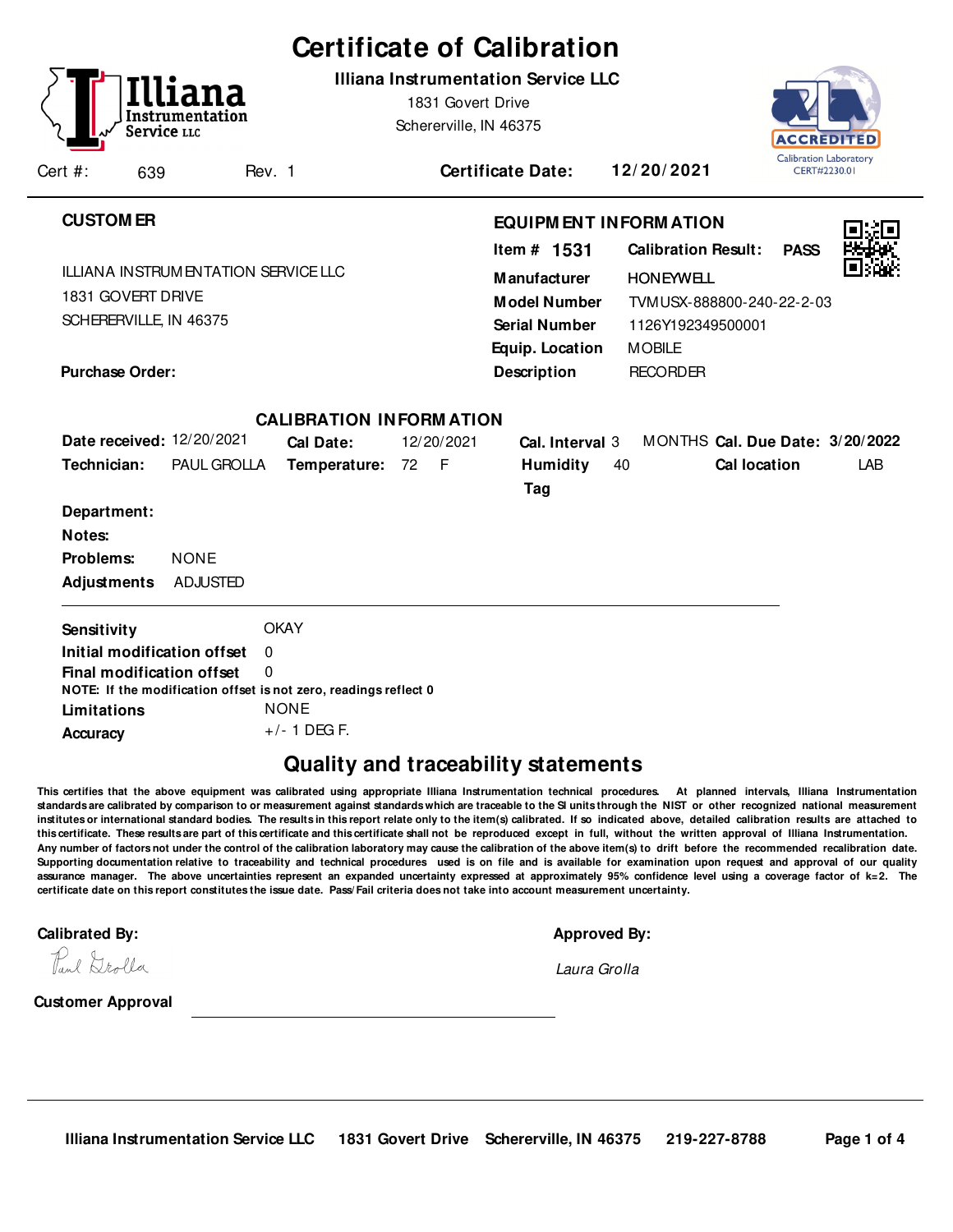# ion Instrumenta Service LLC

#### **Illiana Instrumentation Service LLC**

1831 Govert Drive

Schererville, IN 46375

Calibration Data **Values found OOT and adjusted are indicated by "A"** and items left OOT are indicated by "F"



Cert #: 639

Rev. 1 **Certificate Date: 12/ 20/ 2021**

|                | Seq. Description | Nominal | Lower Tol. | <b>Upper Tol.</b> | <b>As Found</b> | <b>As Left</b> | OOT | <b>Units</b>        | Uncertainty |
|----------------|------------------|---------|------------|-------------------|-----------------|----------------|-----|---------------------|-------------|
| $\mathbf{1}$   | CH <sub>1</sub>  | 0.0     | $-1.0$     | 1.0               | 0.3             | 0.0            |     | $\circ$ F           | 1.2         |
| $\overline{2}$ | CH <sub>1</sub>  | 280.0   | 279.0      | 281.0             | 280.1           | 280.0          |     | $\circ$ F           | $1.2\,$     |
| 3              | CH <sub>1</sub>  | 760.0   | 759.0      | 761.0             | 760.2           | 760.0          |     | $^\circ \mathsf{F}$ | $1.2\,$     |
| $\overline{4}$ | CH <sub>1</sub>  | 1240.0  | 1239.0     | 1241.0            | 1240.1          | 1240.0         |     | $\circ$ F           | 1.2         |
| 5              | CH <sub>1</sub>  | 1720.0  | 1719.0     | 1721.0            | 1720.3          | 1720.0         |     | $\circ$ F           | 1.2         |
| 6              | CH <sub>1</sub>  | 2200.0  | 2199.0     | 2201.0            | 2200.3          | 2200.0         |     | $\circ$ F           | $1.2\,$     |
| $\overline{7}$ | CH <sub>2</sub>  | 0.0     | $-1.0$     | 1.0               | 0.3             | 0.0            |     | $^\circ \mathsf{F}$ | $1.2\,$     |
| 8              | CH <sub>2</sub>  | 280.0   | 279.0      | 281.0             | 280.0           | 280.0          |     | $\circ$ F           | 1.2         |
| 9              | CH <sub>2</sub>  | 760.0   | 759.0      | 761.0             | 760.0           | 760.0          |     | $^\circ \mathsf{F}$ | 1.2         |
| 10             | CH <sub>2</sub>  | 1240.0  | 1239.0     | 1241.0            | 1240.2          | 1240.0         |     | $\circ$ F           | 1.2         |
| 11             | CH <sub>2</sub>  | 1720.0  | 1719.0     | 1721.0            | 1720.3          | 1720.0         |     | $^\circ \mathsf{F}$ | 1.2         |
| 12             | CH <sub>2</sub>  | 2200.0  | 2199.0     | 2201.0            | 2200.4          | 2200.0         |     | $\circ$ F           | $1.2\,$     |
| 13             | CH <sub>3</sub>  | 0.0     | $-1.0$     | 1.0               | $-0.3$          | 0.0            |     | $\circ$ F           | 1.2         |
| 14             | CH <sub>3</sub>  | 280.0   | 279.0      | 281.0             | 280.0           | 280.0          |     | $\circ$ F           | $1.2\,$     |
| 15             | CH <sub>3</sub>  | 760.0   | 759.0      | 761.0             | 760.1           | 760.0          |     | $^\circ \mathsf{F}$ | $1.2$       |
| 16             | CH <sub>3</sub>  | 1240.0  | 1239.0     | 1241.0            | 1240.0          | 1240.0         |     | $\circ$ F           | 1.2         |
| 17             | CH <sub>3</sub>  | 1720.0  | 1719.0     | 1721.0            | 1720.3          | 1720.0         |     | $\circ$ F           | 1.2         |
| 18             | CH <sub>3</sub>  | 2200.0  | 2199.0     | 2201.0            | 2200.1          | 2200.0         |     | $\circ$ F           | $1.2\,$     |
| 19             | CH <sub>4</sub>  | 0.0     | $-1.0$     | 1.0               | 0.0             | 0.0            |     | $^\circ \mathsf{F}$ | 1.2         |
| 20             | CH <sub>4</sub>  | 280.0   | 279.0      | 281.0             | 279.9           | 280.0          |     | $\circ$ F           | 1.2         |
| 21             | CH <sub>4</sub>  | 760.0   | 759.0      | 761.0             | 760.1           | 760.0          |     | $\circ$ F           | 1.2         |
| 22             | CH <sub>4</sub>  | 1240.0  | 1239.0     | 1241.0            | 1240.0          | 1240.0         |     | $\circ$ F           | $1.2\,$     |
| 23             | CH <sub>4</sub>  | 1720.0  | 1719.0     | 1721.0            | 1720.2          | 1720.0         |     | $^\circ \mathsf{F}$ | $1.2$       |
| 24             | CH <sub>4</sub>  | 2200.0  | 2199.0     | 2201.0            | 2200.1          | 2200.0         |     | $\circ$ F           | $1.2\,$     |
| 25             | CH <sub>5</sub>  | 0.0     | $-1.0$     | 1.0               | 0.0             | 0.0            |     | $^\circ \mathsf{F}$ | 1.2         |
| 26             | CH <sub>5</sub>  | 280.0   | 279.0      | 281.0             | 280.2           | 280.0          |     | $\circ$ F           | $1.2$       |
| 27             | CH <sub>5</sub>  | 760.0   | 759.0      | 761.0             | 760.0           | 760.0          |     | $\circ$ F           | $1.2$       |
| 28             | CH <sub>5</sub>  | 1240.0  | 1239.0     | 1241.0            | 1239.9          | 1240.0         |     | $\circ$ F           | $1.2$       |
| 29             | CH <sub>5</sub>  | 1720.0  | 1719.0     | 1721.0            | 1720.0          | 1720.0         |     | °F                  | 1.2         |
| 30             | CH <sub>5</sub>  | 2200.0  | 2199.0     | 2201.0            | 2200.1          | 2200.0         |     | $\circ$ F           | $1.2\,$     |
| 31             | CH <sub>6</sub>  | 0.0     | $-1.0$     | 1.0               | 0.0             | 0.0            |     | $\circ$ F           | $1.2\,$     |
| 32             | CH <sub>6</sub>  | 280.0   | 279.0      | 281.0             | 280.1           | 280.0          |     | $\circ$ F           | 1.2         |
| 33             | CH <sub>6</sub>  | 760.0   | 759.0      | 761.0             | 760.2           | 760.0          |     | $\circ$ F           | 1.2         |
| 34             | CH <sub>6</sub>  | 1240.0  | 1239.0     | 1241.0            | 1240.2          | 1240.0         |     | $\circ$ F           | 1.2         |
|                |                  |         |            |                   |                 |                |     |                     |             |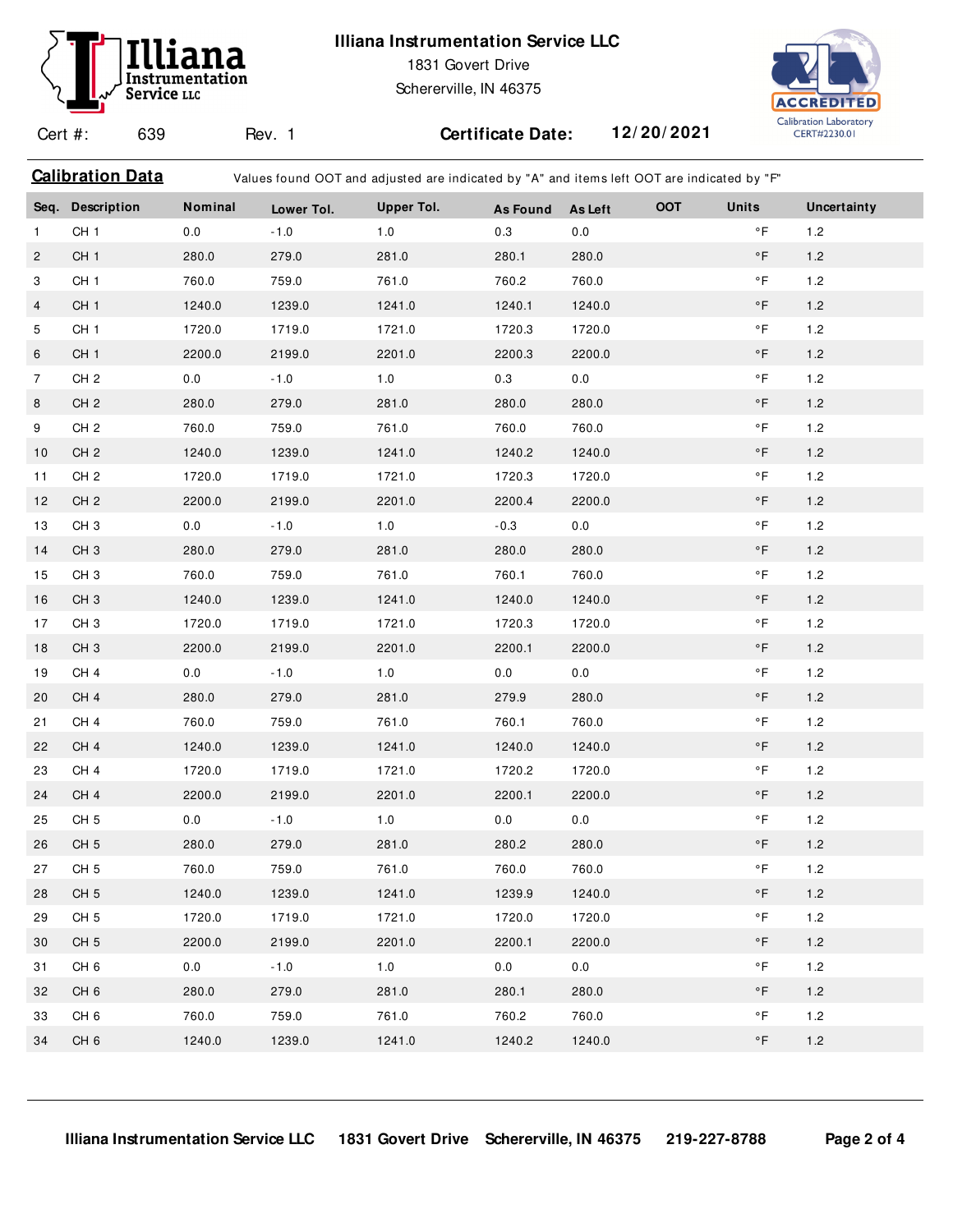#### **Illiana Instrumentation Service LLC**



1831 Govert Drive Schererville, IN 46375



Cert #: 639 Rev. 1 **Certificate Date: 12/ 20/ 2021 Seq. Description Nominal Lower Tol. Upper Tol. As Found As Left OOT Units Uncertainty** CH 6 1720.0 1719.0 1721.0 1720.0 1720.0 °F 1.2 CH 6 2200.0 2199.0 2201.0 2200.1 2200.0 °F 1.2 CH 7 0.0 -1.0 1.0 0.2 0.0 1.2 °F CH 7 280.0 279.0 281.0 280.1 280.0 °F 1.2 CH 7 760.0 759.0 761.0 760.2 760.0 °F 1.2 CH 7 1240.0 1239.0 1241.0 1240.1 1240.0 °F 1.2 CH 7 1720.0 1719.0 1721.0 1720.2 1720.0 °F 1.2 CH 7 2200.0 2199.0 2201.0 2200.1 2200.0 °F CH 8 0.0 -1.0 1.0 0.3 0.0 1.2 °F CH 8 280.0 279.0 281.0 280.4 280.0 °F 1.2 CH 8 760.0 759.0 761.0 760.4 760.0 °F 1.2 CH 8 1240.0 1239.0 1241.0 1240.4 1240.0 °F 1.2 CH 8 1720.0 1719.0 1721.0 1720.4 1720.0 °F 1.2 CH 8 2200.0 2199.0 2201.0 2200.4 2200.0 °F 1.2 CH 9 0.0 -1.0 1.0 0.4 0.0 1.2 °F CH 9 280.0 279.0 281.0 280.3 280.0 °F 1.2 CH 9 760.0 759.0 761.0 760.4 760.0 °F 1.2 CH 9 1240.0 1239.0 1241.0 1240.3 1240.0 °F 1.2 CH 9 1720.0 1719.0 1721.0 1720.4 1720.0 °F 1.2 CH 9 2200.0 2199.0 2201.0 2200.4 2200.0 °F 1.2 CH 10 0.0 -1.0 1.0 0.4 0.0 1.2 °F CH 10 280.0 279.0 281.0 280.2 280.0 °F 1.2 CH 10 760.0 759.0 761.0 760.4 760.0 °F 1.2 CH 10 1240.0 1239.0 1241.0 1240.4 1240.0 °F 1.2 CH 10 1720.0 1719.0 1721.0 1720.0 1720.0 °F 1.2 CH 10 2200.0 2199.0 2201.0 2200.3 2200.0 °F 1.2 CH 11 0.0 -1.0 1.0 0.3 0.0 1.2 °F CH 11 280.0 279.0 281.0 280.2 280.0 °F 1.2 CH 11 760.0 759.0 761.0 760.4 760.0 °F 1.2 CH 11 1240.0 1239.0 1241.0 1240.4 1240.0 °F 1.2 CH 11 1720.0 1719.0 1721.0 1720.2 1720.0 °F 1.2 CH 11 2200.0 2199.0 2201.0 2200.4 2200.0 °F 1.2 67 CH 12 0.0 -1.0 1.0 0.0 0.0 0.0 °F 1.2 CH 12 280.0 279.0 281.0 280.2 280.0 °F 1.2 CH 12 760.0 759.0 761.0 760.0 760.0 °F 1.2 CH 12 1240.0 1239.0 1241.0 1240.4 1240.0 °F 1.2

**Illiana Instrumentation Service LLC 1831 Govert Drive Schererville, IN 46375 219-227-8788 Page 3 of 4**